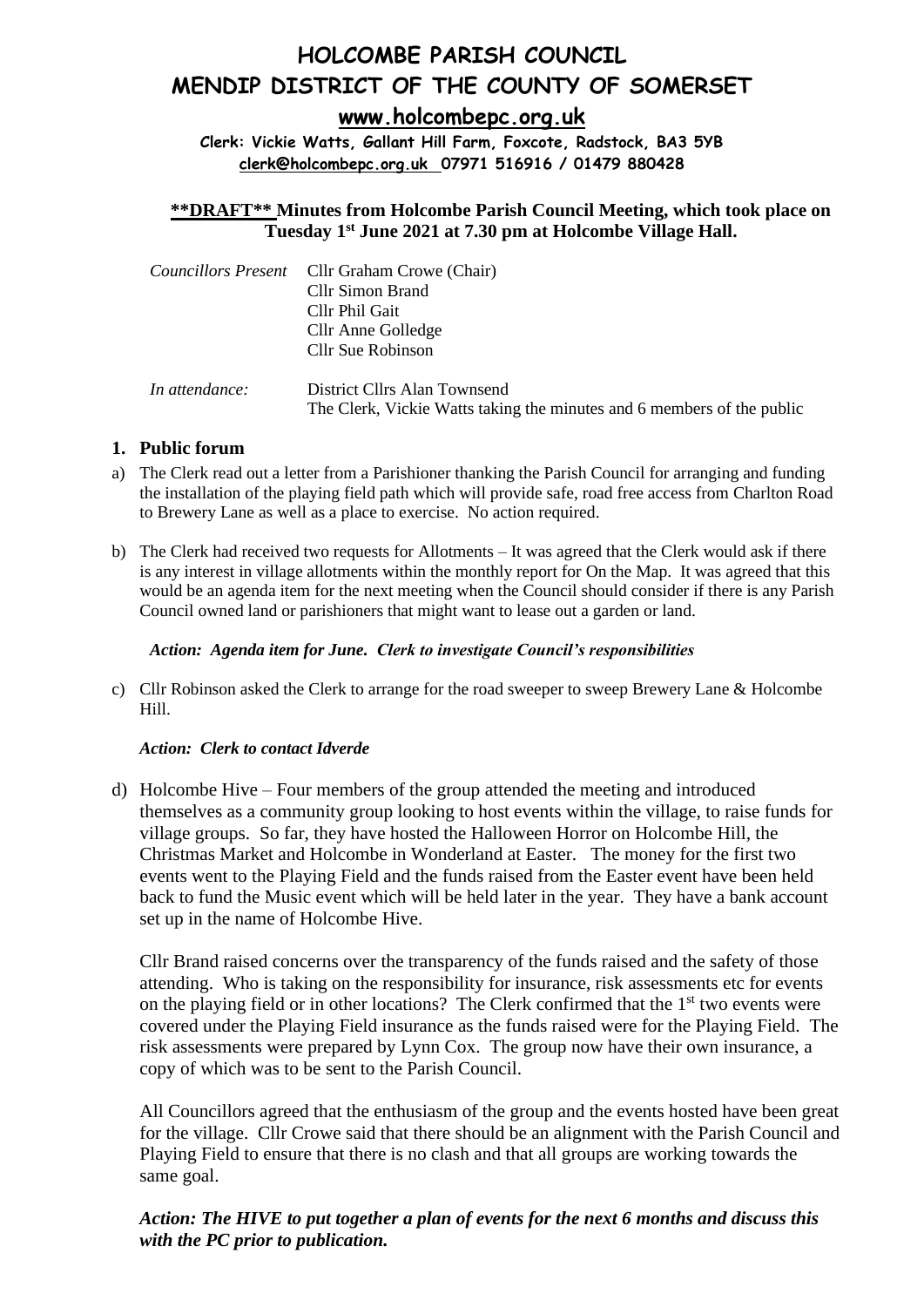**Clerk: Vickie Watts, Gallant Hill Farm, Foxcote, Radstock, BA3 5YB [clerk@holcombepc.org.uk](mailto:victoriawatts@orange.net) 07971 516916 / 01479 880428**

# **2. Co-option of Councillors**

Simon Eade attended, introduced himself and explained why he wanted to join the council. Councillors had the opportunity to ask questions before Simon then left the room at 20.21hrs for Councillor's discussion. All agreed that Simon is a willing volunteer and has often been involved with village activities and Gala Day. It was proposed by Cllr Crowe and seconded by Cllr Golledge that Simon should be co-opted on to the Council.

#### **VOTE: 5 For; 0 Against & 0 Abstentions**

Simon returned and the Chair welcomed him to the Council. The Clerk will liaise with Cllr Eade to ensure that the relevant paperwork is completed.

# *Action: Clerk to ensure all paperwork is completed by Cllr Eade*

#### **3. Apologies for absence**

Cllr Pete Jennings & District Cllr Philip Ham sent apologies which were accepted by the Chair.

# **4. Declaration of interests and dispensations**

There were none.

# **5. Approve Minutes of previous meeting held on Tuesday 4th May 2021**

The abovementioned minutes had been circulated to all Councillors prior to the meeting. It was proposed by Cllr Brand and seconded by Cllr Gait that they accurately reflected the meeting and should therefore be signed by the Chair.

#### **Vote: 5 For, 0 Against & 0 Abstentions**

#### *Action: Clerk to upload to the website*

# **6. Action points from last meeting and matters arising**

All matters arising had been completed or would be discussed as an agenda item during the meeting apart from:

- The Clerk to write a strong letter to Alan Jones and Sara Davies of Somerset Highways asking what can be done about the highway issues. County Cllr Pullin and District Cllr Ham and Townsend to be copied into the email to add weight to the request.
- The Clerk confirmed that she had spoken with the home owners at 1 Vale Cottage regarding the possible relocation of the dog waste bin at the top of Holcombe Hill. They confirmed that the proposed work is not likely to happen over the next year but they said if this changed, they would get in touch with the Parish Council to give plenty of notice for it to be relocated.

It was agreed that the Clerk would resend transparency code to Cllr Gait.

#### *Action: Clerk to ensure all actions were completed.*

# **7. Reports**

- 7.1 PCSO No report had been received
- 7.2 District Council District Cllr Townsend attended the meeting and gave the following update: The Unitary Poll for Stronger Somerset had been delivered to households across the County but due to the One Somerset web address being entered incorrectly, it pointed readers to a spoof Somerset County Council website which was derogatory and distasteful.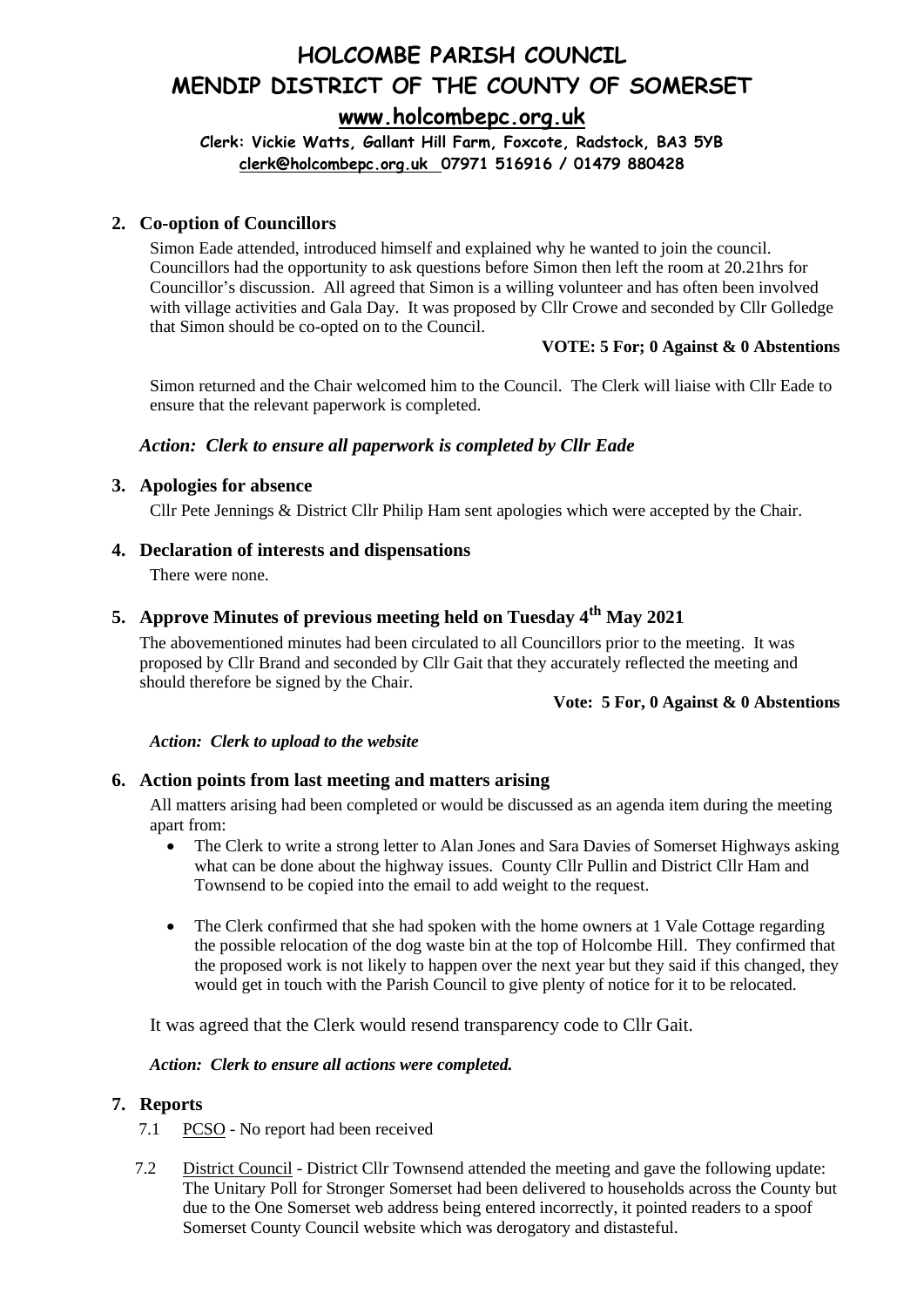# **Clerk: Vickie Watts, Gallant Hill Farm, Foxcote, Radstock, BA3 5YB [clerk@holcombepc.org.uk](mailto:victoriawatts@orange.net) 07971 516916 / 01479 880428**

District Cllr Townsend said that there is an argument to say that the error makes the Poll biased and also brings the Council into disrepute.

The Inspectors final version of Local Plan Part II was expected by the end of May but is yet to be delivered. District Cllr Townsend had asked what weight would it carry once received? Andre Sestini of Mendip District Council has said that it will carry substantial weight. This will be important to Coleford parish council for the Gladman application.

District Cllr Townsend said that he would be meeting with Charlie Higgins of Somerset Highways soon when they will be discussing issues around the area. Councillors were invited to inform him of any issues that need to be raised.

7.3 County Council - County Cllr Pullin did not attend or provide a report.

# **8. Update on the Unitary debate and meeting hosted by Frome Town council**

District Cllr Townsend reported on the latest meeting which the Clerk also attended. A matrix was prepared by Frome Town Council to show the different services that the County and District Councils are currently delivering but in the future Parish Councils might like to take on. Parish Councils were invited to add to the list. Future methods of communication were discussed and at what level decisions would be made. It was felt that there should continue to be a presence at this meeting for the time being.

#### **9. Planning Applications** – There are no applications for consideration

# **10. Planning Updates**

Farm shop parking – The Clerk confirmed that she had received an email from a resident at Edford regarding the inconsiderate parking at the new Farm shop. The effects of which are having a negative impact on their lives. The Clerk spoke to both the resident and Toby Brett the owner and it was agreed that a 'No Parking' A board sign would be purchased along with paint hatched on the entrance to Barlake Road to highlight that it must remain clear at all times. The Clerk to ascertain if Somerset Highways have any issues with marking the road. Clerk to continue to act as a go between to ensure that these measures are implemented, which it is hoped will go some way to resolving the issue for the resident.

#### *Action: Clerk to speak with Somerset Highways and help with purchase of signs and painted hatching on the entrance lane.*

It was noted that cars are parking up the hill towards the entrance of the business park which at times is causing cars overtaking the parked vehicles to negotiate the bend into oncoming traffic. Continue to monitor.

# **11. Finance**

- 11.1 Discuss and agree changes to bank mandate. Clerk has started the process.
- 11.2 Bank Reconciliation Adjourned until next month
- 11.3 Parish Council Payments:

| V Watts – Salary £417.06 and Expenses £33.20<br><b>Scott Constructions</b><br><b>Scott Constructions</b> | £450.26<br>£6425.60<br>£4800.00 (Paid $15/05/21$ ) |
|----------------------------------------------------------------------------------------------------------|----------------------------------------------------|
| 11.4 Playing Field Payments:<br><b>Scott Constructions</b>                                               | £1000.00                                           |

It was proposed by Cllr Brand and seconded by Cllr Golledge that all invoices should be paid.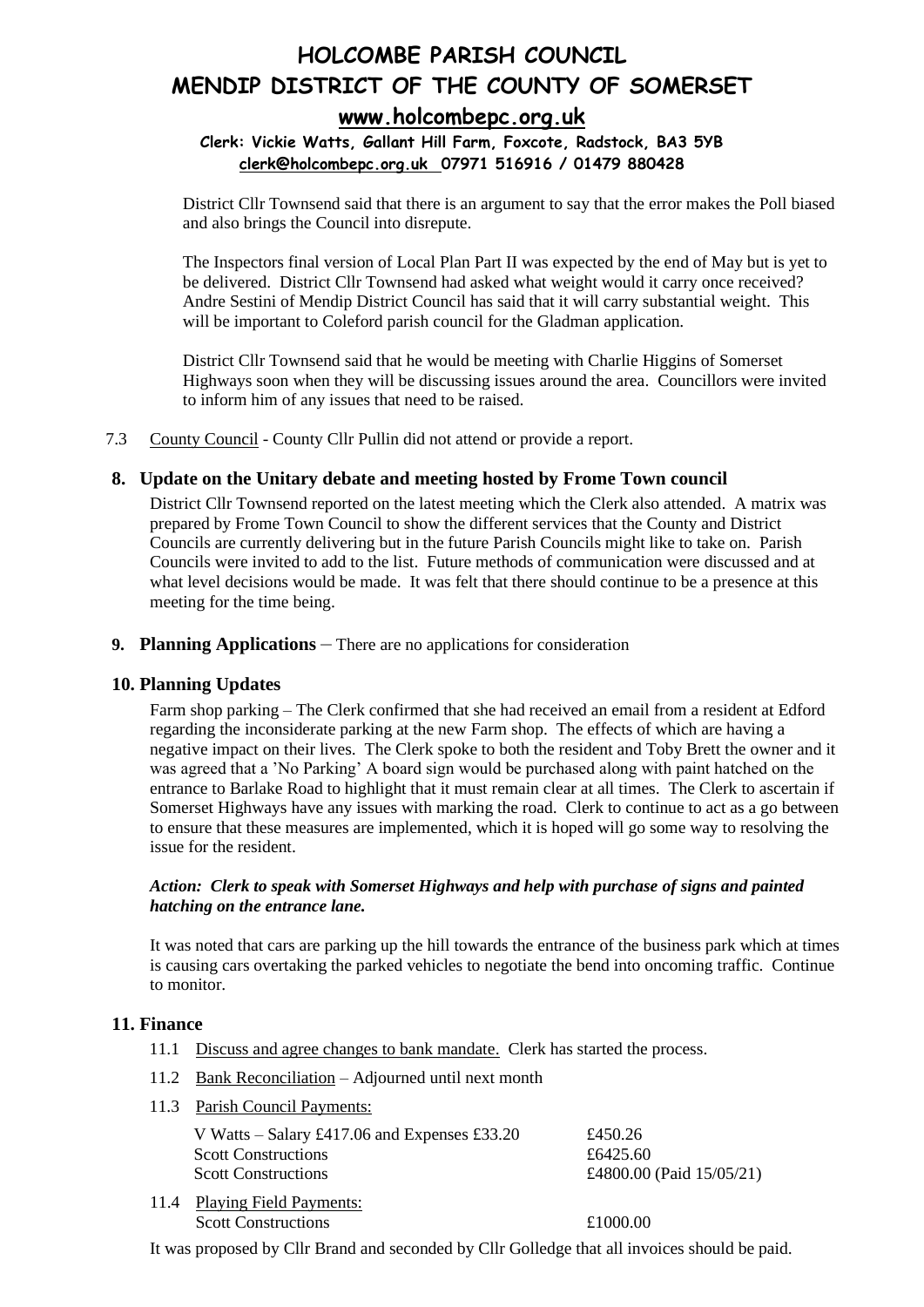**Clerk: Vickie Watts, Gallant Hill Farm, Foxcote, Radstock, BA3 5YB [clerk@holcombepc.org.uk](mailto:victoriawatts@orange.net) 07971 516916 / 01479 880428**

**Vote: 5 For, 0 Against & 0 Abstentions**

# **12. Consider quote for tree survey on Holcombe PC Land**

The Clerk explained that she had sought advice from Came and Company the Parish Councils insurance company who reiterated that the risk assessment and survey should be completed by a qualified Arborist. A second quote had been sought but had not yet been received, however, they proved to be much more expensive for Cranmore Parish Council than Hillside Trees Ltd. After discussion it was proposed by Cllr Gait that the quote received from Hillside Trees Ltd to complete the Tree survey at £120 for Jubilee Garden and the Cemetery should be accepted.

The Playing Field Committee would be informed that the responsibility lies with them to have the survey completed and to pay for it. The quote from Hillside of £250 would be sent to them for consideration.

#### **Vote: 5 For, 0 Against & 0 Abstentions**

#### *Action: Clerk to accept the quote from Hillside and advise the Playing Field Committee of their responsibilities*

#### **13. Update on the Playing Field path**

The Playing field path has been completed within timescale and on budget. It is unfortunate that there has been some negativity regarding the selection of Scott Construction and the total cost of the project. The process has been thorough with 12 contractors originally invited to tender against a detailed specification. 5 quotes were received and the information was entered onto a spreadsheet for supplier bid assessment taking into account price, where the company was based, previous experience etc which was scrutinised by all Councillors.

Scott Construction and Stonemark were shortlisted and asked to review their quotes to include the price of hoggin as a new surface which needed to be deeper than the original option.

At the March meeting Scott Construction was selected as the contractor and the price agreed at £10,188 plus VAT. Rick Massey agreed to provide the sub surface stone free of charge.

The majority of the feedback has been extremely positive and the Councillors agreed that it was good to see the project completed.

Cllr Brand suggested that a letter be sent to Rick Massey to thank him for the 100 tonnes of stone provided free of charge as well as a letter to Neil Scott thanking him for the professional job done installing the path with minimal disruption to field users.

It was agreed that as part of the On the Map report Parishioners would be advised that if they have any issues with the Parish Council that they should raise them at the monthly meeting and voice withing the Public Forum.

It was proposed by Cllr Crowe and seconded by Cllr Gait that the above actions be taken.

#### **Vote: 5 For, 0 Against & 0 Abstentions**

*Action: Cllr Brand to draft letters of thanks to be sent to the Clerk to be sent out on headed paper. Clerk to report in OTM*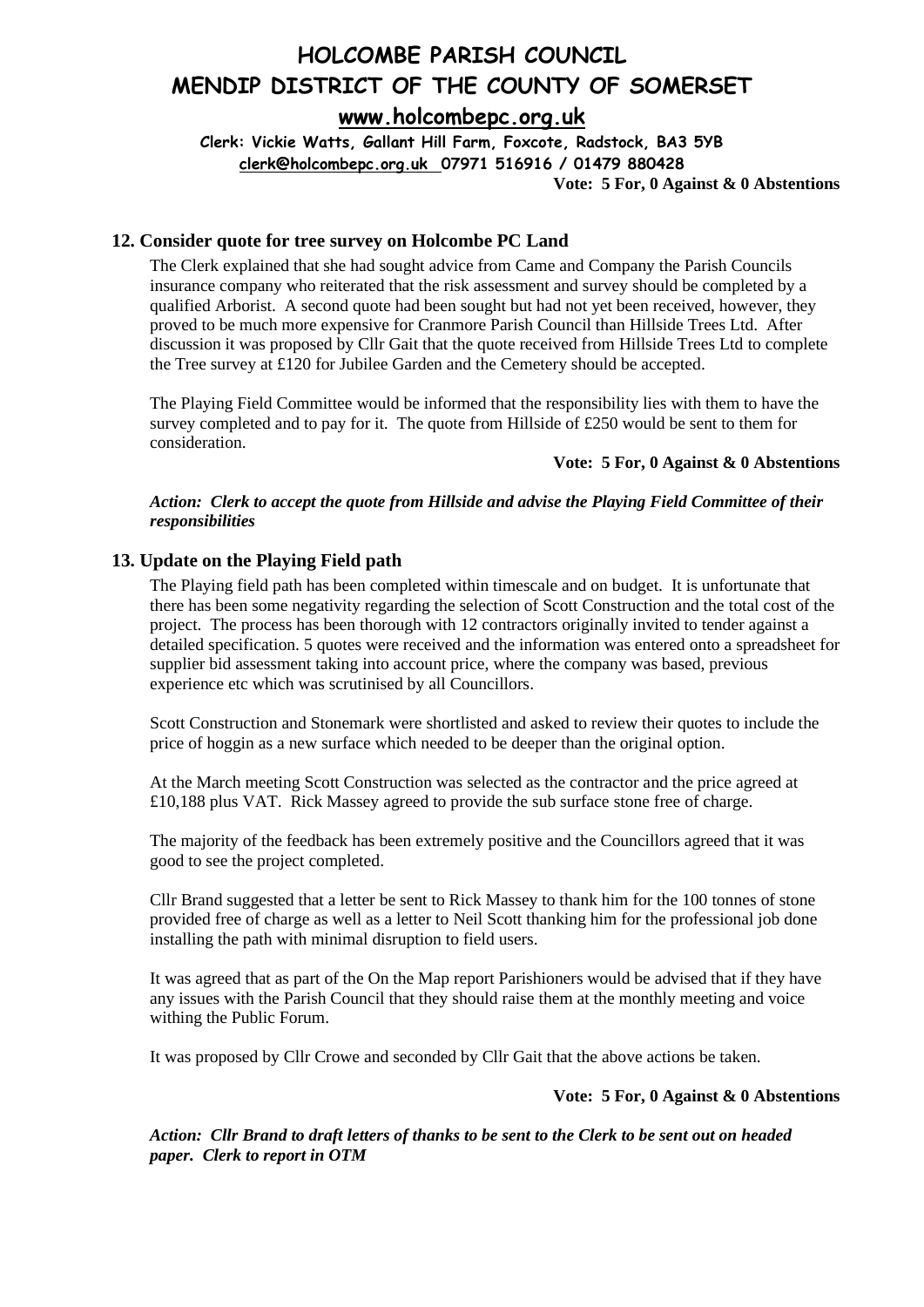**Clerk: Vickie Watts, Gallant Hill Farm, Foxcote, Radstock, BA3 5YB [clerk@holcombepc.org.uk](mailto:victoriawatts@orange.net) 07971 516916 / 01479 880428**

# **14. Consider the request from the Playing Field Committee to unlock the playing field car park between the hours of 8am to8pm Saturday, Sundays and bank holidays in line with the varied conditions 2017/1743/VRC to enable parents and carers to safely park to use the playing field.**

The Clerk had circulated the conditions relating to the Playing Field car park for consideration. After discussion it was proposed by Cllr Gait and seconded by Cllr Golledge that the car park should be unlocked within the times specified in the conditions for each Saturday, Sunday and bank holidays for members of the public to park safely and access the play equipment and field. It is essential that signage is created for the gate making it clear that the gate will be locked at an agreed time and is only for the use of Playing Field Patrons. Exact wording to be agreed. Volunteers ensure the gate is unlocked and locked each day.

#### **Vote: 5 For, 0 Against & 0 Abstentions**

*Action: Clerk to report to the Playing Field Committee the decision made by the Parish Council*

# **15. Consider whether adjustments need to be made to the footpath gate from the playing field to Charlton Road**

The Clerk had sought advice from Rights of Way who felt that the gate itself was acceptable. After discussion it was agreed that the Clerk would ask Tony Dyson to cut the hedge back tight to the right hand-side as you leave the field to improve the visibility for pedestrians as they leave the field.

It was also agreed that the Clerk would speak with Somerset Highways to see it they are able to improve the signage for pedestrians on this road and on Holcombe Hill near Edford.

#### *Actions: Clerk to contact Tony Dyson & Somerset Highways*

# **16. Highways**

An email had been received from a resident who was requesting dropped kerbs at Common Lane. It's an accessibility issue and is hampering the freedom of the resident who is unable to get to the Church without assistance. It was agreed that Cllr Crowe will draft a letter stating the current law on dropped kerbs namely the Disability and Discrimination Act 1995

Another letter had been received from a resident regarding the narrow pinch points on Charlton Road and it was asked that the Clerk should raise this with Sara Davies of Somerset Highways

#### *Actions: Cllr Crowe to draft a letter regarding dropped kerbs. Clerk to write to Somerset Highways regarding the narrow pinch points and improved signage.*

# **17. Councillor Reports/Updates including Playing Field, Village Hall, SALC**

SALC training dates to be sent to Simon Eade

# **18. Meetings to attend**

There were none

#### **19. Correspondence**

The letter from the Secretary of State had been circulated to all Councillors and was discussed earlier in the meeting.

#### **20. Next meetings:**

Parish Council meeting – Tuesday  $6<sup>th</sup>$  July 2021